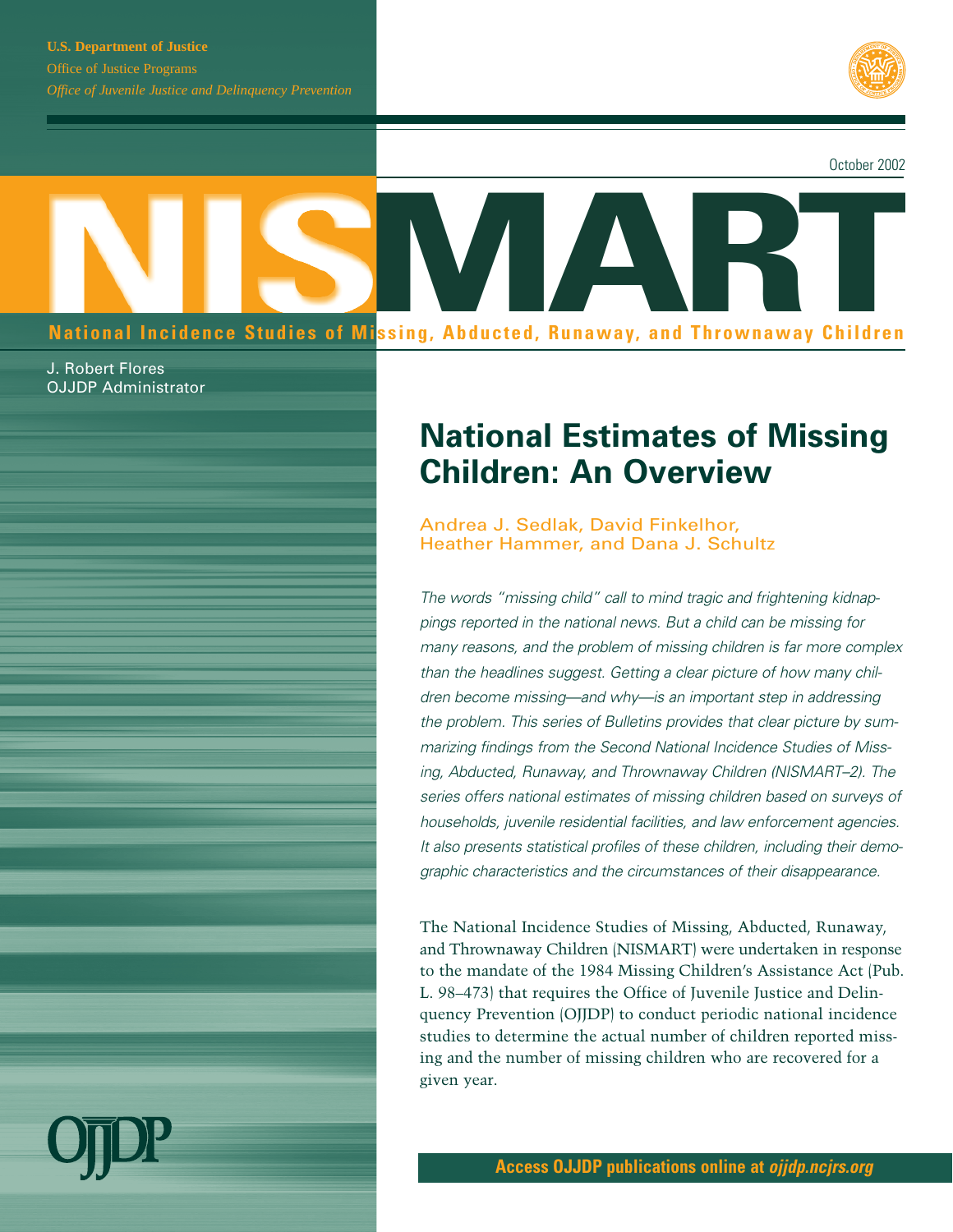#### **NISMART–2 Study Descriptions**

#### **National Household Surveys of Adult Caretakers and Youth**

The Household Surveys were conducted during 1999, using computerassisted telephone interviewing methodology to collect information on missing child episodes from both adults and youth in a national probability sample of households. A total of 16,111 interviews were completed with an adult primary caretaker, resulting in an 80-percent cooperation rate among eligible households with children, and a 61-percent response rate. The total number of children identified by adult caretakers in the Household Survey sample was 31,787; these data were weighted to reflect the Census-based U.S. population of children age 18 years and younger. Each primary caretaker who completed an interview was asked for permission to interview one randomly selected youth in the household between the ages of 10 and 18. Permission was granted to interview 60 percent of the selected youth, yielding 5,015 youth interviews and a 95-percent response rate among the youth for whom permission was granted. These youth data were weighted to reflect the Census-based U.S. population of children ages 10–18. All of the adult caretakers and sampled youth in the Household Surveys were screened with a set of 17 questions to determine their eligibility for an indepth followup interview designed to collect detailed information about each type of episode.

One obvious limitation of the Household Surveys is that they may have undercounted children who experienced episodes but were living in households without telephones or were not living in households during the study period, including street children and homeless families. Although these are not large populations in comparison to the overall child population, they may be at risk for episodes.

#### **Law Enforcement Study**

The Law Enforcement Study (LES) sample consisted of all law enforcement agencies serving a nationally representative sample of 400 counties, including the 400 county sheriff departments and 3,765 municipal law enforcement agencies. The selection of counties took into account the size of their child populations.

Data were collected in two phases. In the first phase, a mail survey was sent to all law enforcement agencies in the sample. This questionnaire asked whether the agency had any stereotypical kidnappings (see definition on page 4) open for investigation during 1997. The response rate for the mail survey was 91 percent. Agencies that reported any stereotypical kidnapping cases were then contacted by telephone for an extensive followup interview with the key investigating officer in each case. Data collection was completed for 99 percent of the cases targeted for followup interviews. Incorporating both phases of the LES, the combined response rate for the study was 91 percent. LES case weights were developed to reflect the probability of the agency and case having been included in the sample and to adjust for nonresponse and refusals.

#### **Juvenile Facilities Study**

The Juvenile Facilities Study was developed to estimate the number of runaways from juvenile residential facilities. Respondents were facility staff in a nationally representative sample of 74 facilities, including juvenile detention centers, group homes, residential treatment centers, and runaway and homeless youth shelters. Telephone interviews were conducted to determine the number of children who ran away from each facility in 1997, and details were obtained for the five most recent runaway episodes. All of the selected facilities that were operational participated; the response rate for episode-level interviews was 93 percent. Runaways were assigned weights to reflect the probability of having included the facility and episode in the sample and to adjust for nonresponse.

The first such study, NISMART–1 (Finkelhor, Hotaling, and Sedlak, 1990), conducted almost 15 years ago, addressed this mandate by defining major types of missing child episodes and estimating the number of children who experienced episodes of each type in 1988. At that time, the lack of a standardized definition of a "missing child" made it impossible to provide a single estimate of missing children. This Bulletin describes the NISMART–2 efforts to fill this gap and presents the results: unified estimates of the number of missing children in the United States.

### **Overview of the NISMART–2 Studies**

The unified estimates of the number of missing children are derived from data collected by the four complementary NISMART–2 studies (see table 1 and the sidebar on NISMART–2 study descriptions).<sup>1</sup> These studies were designed to provide a comprehensive picture of the population of children who experienced qualifying episodes, with study components focusing on different aspects of the missing child population. The four NISMART–2 studies used to estimate the number of missing children are:

- National Household Survey of Adult Caretakers.
- National Household Survey of Youth.
- Law Enforcement Study.
- Juvenile Facilities Study.

The two Household Surveys covered all types of episodes for children living in households. The Juvenile Facilities Study obtained information about children who ran away from the institutional settings where they lived. The Law Enforcement Study was designed to provide precise estimates and case characteristics for a rare form of nonfamily abduction, the stereotypical kidnapping.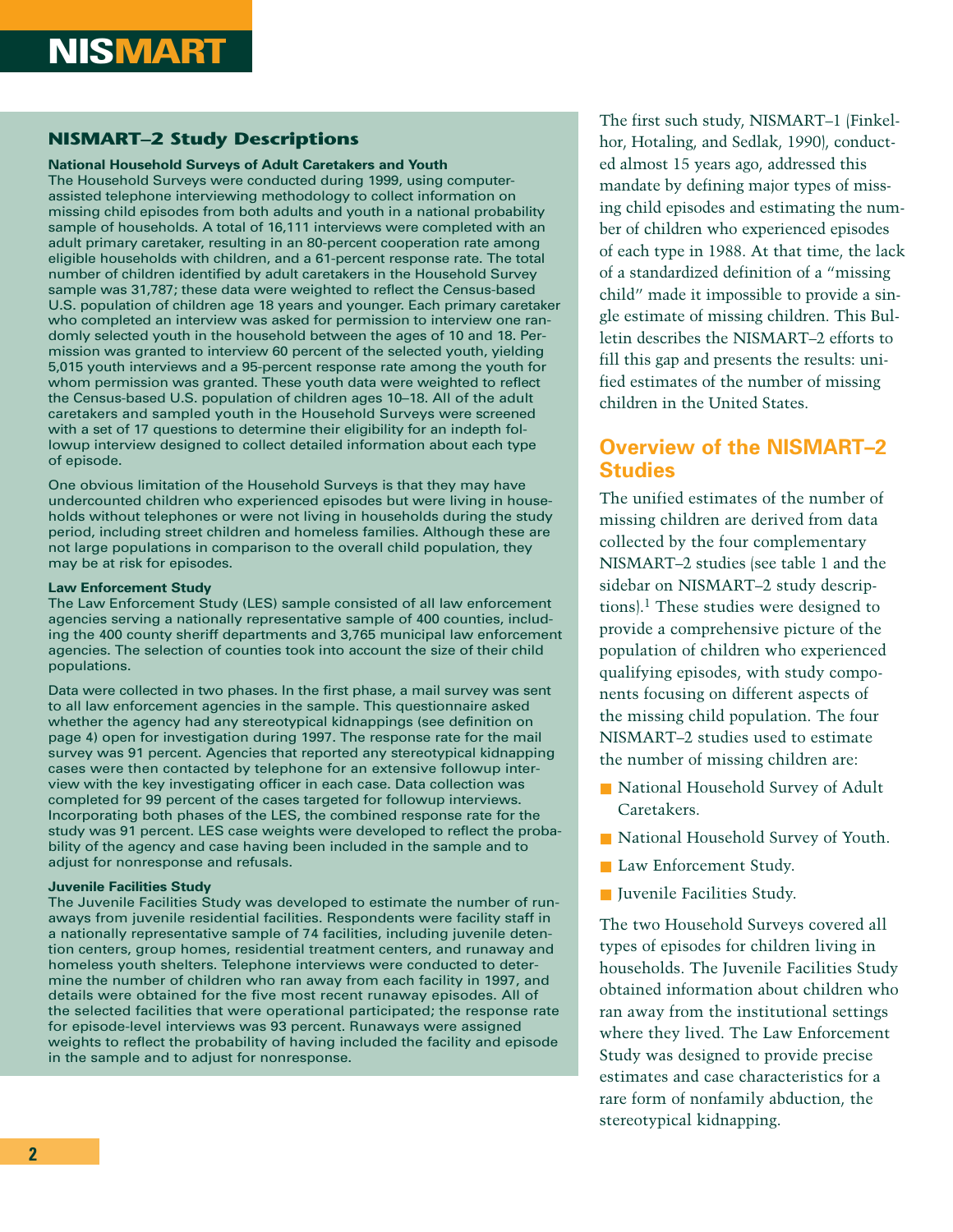## **NISMART**

The NISMART–2 studies spanned the years 1997 to 1999. All data in the individual component studies were collected to reflect a 12-month period.2 Because the vast majority of cases were from the studies concentrated in 1999, the annual period being referred to in this Bulletin is 1999.

#### **Conceptualizing the Missing Child Problem**

Although the concept of a missing child may seem readily understandable, especially in cases that come to media attention, a careful examination shows that the notion is actually quite complex.

A child can become missing because of a variety of circumstances, such as running away, being abducted, or being delayed by a mishap on the way home. Even simple misunderstandings about schedules and miscommunications about plans and activities can cause a child to be missing. The situations that can cause a child to become missing stem from different sources and require different means of resolution.

Fundamentally, whether a child is "missing" depends on the knowledge and state of mind of the child's caretaker, rather than the child's actual condition or circumstance. From the caretaker's point of view, the child is not where the caretaker expects the child to be, the caretaker does not know the child's location, and these circumstances raise concern about the child's well-being. Despite this concern, a missing child may not be in any peril whatsoever, as in the case where the child and parent have had a miscommunication about the time the child is expected to arrive home.

The term "missing children" is also used to mean children who are being sought by the police and missing children's agencies. This conception of missing children relates to the resources needed by organizations, both public and private, to locate children. The subset of children reported missing by their caretakers for the purpose of locating them provides one measure of the demand on law enforcement because, like reported crimes, missing

#### **Table 1: NISMART–2 Study Sources, by Episode Type**

| <b>Episode Type</b>                   | <b>Study Source</b>                                                                                                                   |
|---------------------------------------|---------------------------------------------------------------------------------------------------------------------------------------|
| Nonfamily abduction                   | Household Survey of Adult Caretakers<br>Household Survey of Youth<br><b>Law Enforcement Study</b><br>(stereotypical kidnappings only) |
| <b>Family abduction</b>               | <b>Household Survey of Adult Caretakers</b><br><b>Household Survey of Youth</b>                                                       |
| Runaway/thrownaway                    | <b>Household Survey of Adult Caretakers</b><br><b>Household Survey of Youth</b><br>Juvenile Facilities Study                          |
| Missing involuntary, lost, or injured | <b>Household Survey of Adult Caretakers</b><br><b>Household Survey of Youth</b>                                                       |
| Missing benign explanation            | <b>Household Survey of Adult Caretakers</b><br><b>Household Survey of Youth</b>                                                       |
|                                       |                                                                                                                                       |

person reports contribute to the volume of cases the police must deal with. Contacting the police to report a missing child does not necessarily measure the seriousness of the episode itself. Rather, it measures the caretaker's assessment of the need for law enforcement assistance.

#### **Defining and Counting Missing Children**

Thus, NISMART–2 defined a missing child in two ways: first, in terms of those who were missing from their caretakers ("caretaker missing"); and second, in terms of those who were missing from their caretakers and reported to an agency for help locating them ("reported missing").

NISMART–2 counts a child as missing from the caretaker's perspective when the child experienced a qualifying episode during which the child's whereabouts were unknown to the primary caretaker, with the result that the caretaker was alarmed for at least 1 hour and tried to locate the child. For an episode to qualify, the child had to be younger than 18 and the situation had to meet the specific criteria for one of the following NISMART–2 episode types (summarized in the sidebar on page 4):

- Nonfamily abductions (including a subcategory, stereotypical kidnappings).
- Family abductions.
- Runaway/thrownaway episodes.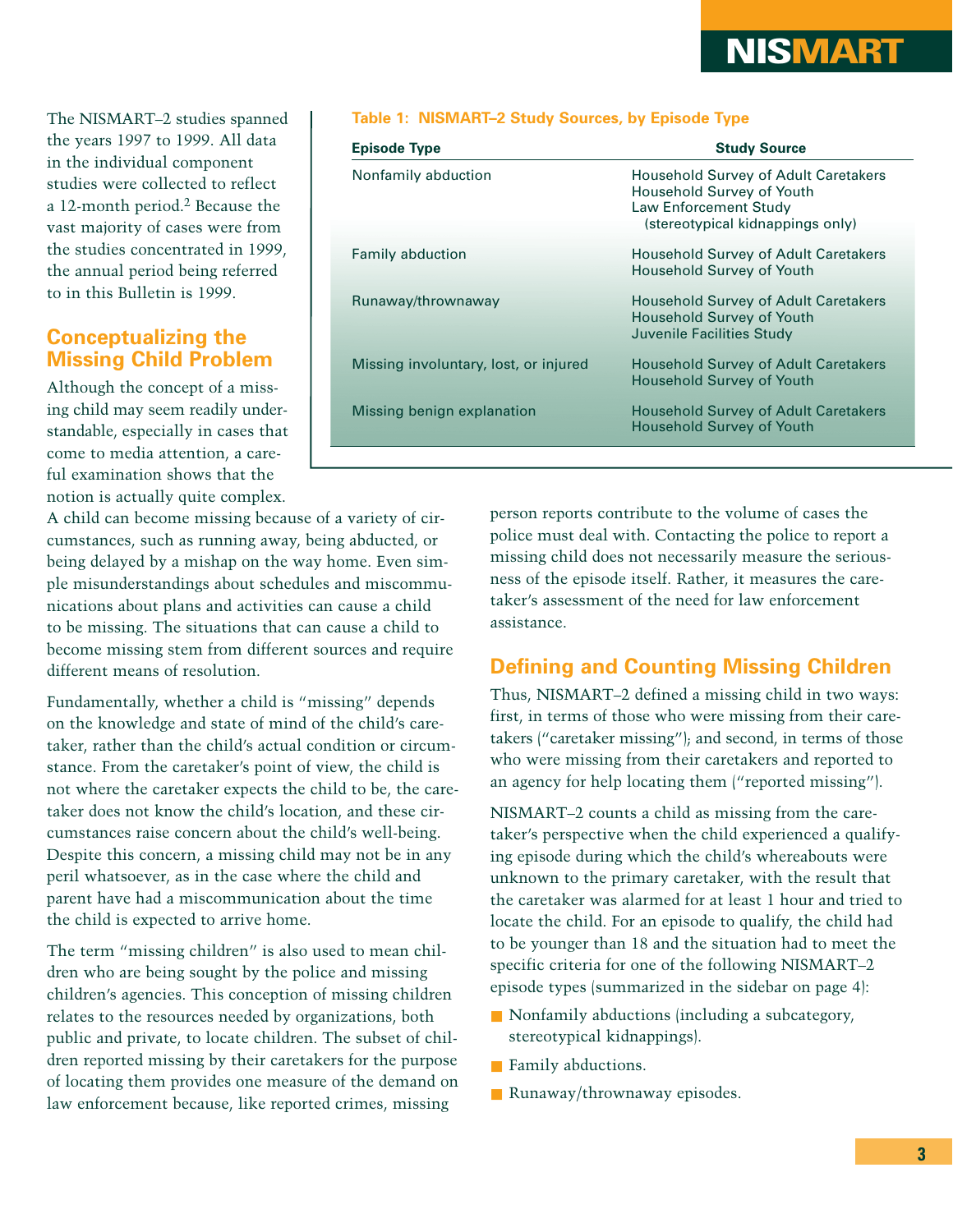#### **NISMART–2 Definitions of Episode Types**

#### **Nonfamily Abduction**

A nonfamily abduction occurs when a nonfamily perpetrator takes a child by the use of physical force or threat of bodily harm or detains a child for at least 1 hour in an isolated place by the use of physical force or threat of bodily harm without lawful authority or parental permission; or when a child who is younger than 15 years old or is mentally incompetent, without lawful authority or parental permission, is taken or detained by or voluntarily accompanies a nonfamily perpetrator who conceals the child's whereabouts, demands ransom, or expresses the intention to keep the child permanently.

#### **Stereotypical Kidnapping**

A stereotypical kidnapping occurs when a stranger or slight acquaintance perpetrates a nonfamily abduction in which the child is detained overnight, transported at least 50 miles, held for ransom, abducted with intent to keep the child permanently, or killed.

#### **Family Abduction**

A family abduction occurs when, in violation of a custody order, a decree, or other legitimate custodial rights, a member of the child's family, or someone acting on behalf of a family member, takes or fails to return a child, and the child is concealed or transported out of State with the intent to prevent contact or deprive the caretaker of custodial rights indefinitely or permanently. (For a child 15 or older, unless mentally incompetent, there must be evidence that the perpetrator used physical force or threat of bodily harm to take or detain the child.)

#### **Runaway/Thrownaway**

A runaway incident occurs when a child leaves home without permission and stays away overnight; or a child 14 years old or younger (or older and mentally incompetent) who is away from home chooses not to return when supposed to and stays away overnight; or a child 15 years old or older who is away from home chooses not to return and stays away two nights. A thrownaway incident occurs when a child is asked or told to leave home by a parent or other household adult, no adequate alternative care is arranged for the child by a household adult, and the child is out of the household overnight; or a child who is away from home is prevented from returning home by a parent or other household adult, no adequate alternative care is arranged for the child by a household adult, and the child is out of the household overnight.

#### **Missing Involuntary, Lost, or Injured**

A missing involuntary, lost, or injured episode occurs when a child's whereabouts are unknown to the child's caretaker and this causes the caretaker to be alarmed for at least 1 hour and try to locate the child, under one of two conditions: (1) the child was trying to get home or make contact with the caretaker but was unable to do so because the child was lost, stranded, or injured; or (2) the child was too young to know how to return home or make contact with the caretaker.

#### **Missing Benign Explanation**

A missing benign explanation episode occurs when a child's whereabouts are unknown to the child's caretaker and this causes the caretaker to (1) be alarmed, (2) try to locate the child, and (3) contact the police about the episode for any reason, as long as the child was not lost, injured, abducted, victimized, or classified as runaway/thrownaway.

- Missing involuntary, lost, or injured events.
- Missing benign explanation situations.

A caretaker missing child was considered to be reported missing if a caretaker contacted the police or a missing children's agency to locate the child. Note that the category "reported missing" does not include children who were reported to the police for reasons other than locating the missing child, e.g., to report an incident as a crime or simply to recover a child whose whereabouts were known.

Not all children who experience qualifying NISMART–2 episodes can be classified as caretaker missing. For example, when a child is abducted by a family member, the caretaker may know very well where the child is but may be unable to retrieve the child. The parent of a runaway child may not know the child's whereabouts but may not be alarmed or try to find the child. These children would not be counted among the caretaker missing children in NISMART–2 because they fail to meet one or more of the three criteria noted above: the child's whereabouts must be unknown, the caretaker must be alarmed for at least 1 hour, and the caretaker must attempt to locate the child. In addition, to ensure that minor misunderstandings would not inflate the estimates, those who became missing because of benign reasons were only considered to be missing if police were contacted about the episode.

To summarize, NISMART–2 conceptualizes children in terms of three nested classes: The largest set comprises all children with a qualifying NISMART–2 episode who may or may not be missing (e.g., a child runs away from home).3 Within that group, some children meet the additional criteria that classify them as caretaker missing children (the runaway child's parent notices the child is gone, does not know where the child is, becomes alarmed for at least an hour, and tries to find the child). Finally, within that group of caretaker missing children, a subset meets the further requirement that qualifies the children as reported missing (the parent calls the police or a missing children's agency to help locate the child).

### **Results**

Table 2 presents the unified estimates of the number of children who are counted as caretaker missing children. These figures are annual estimates, reflecting the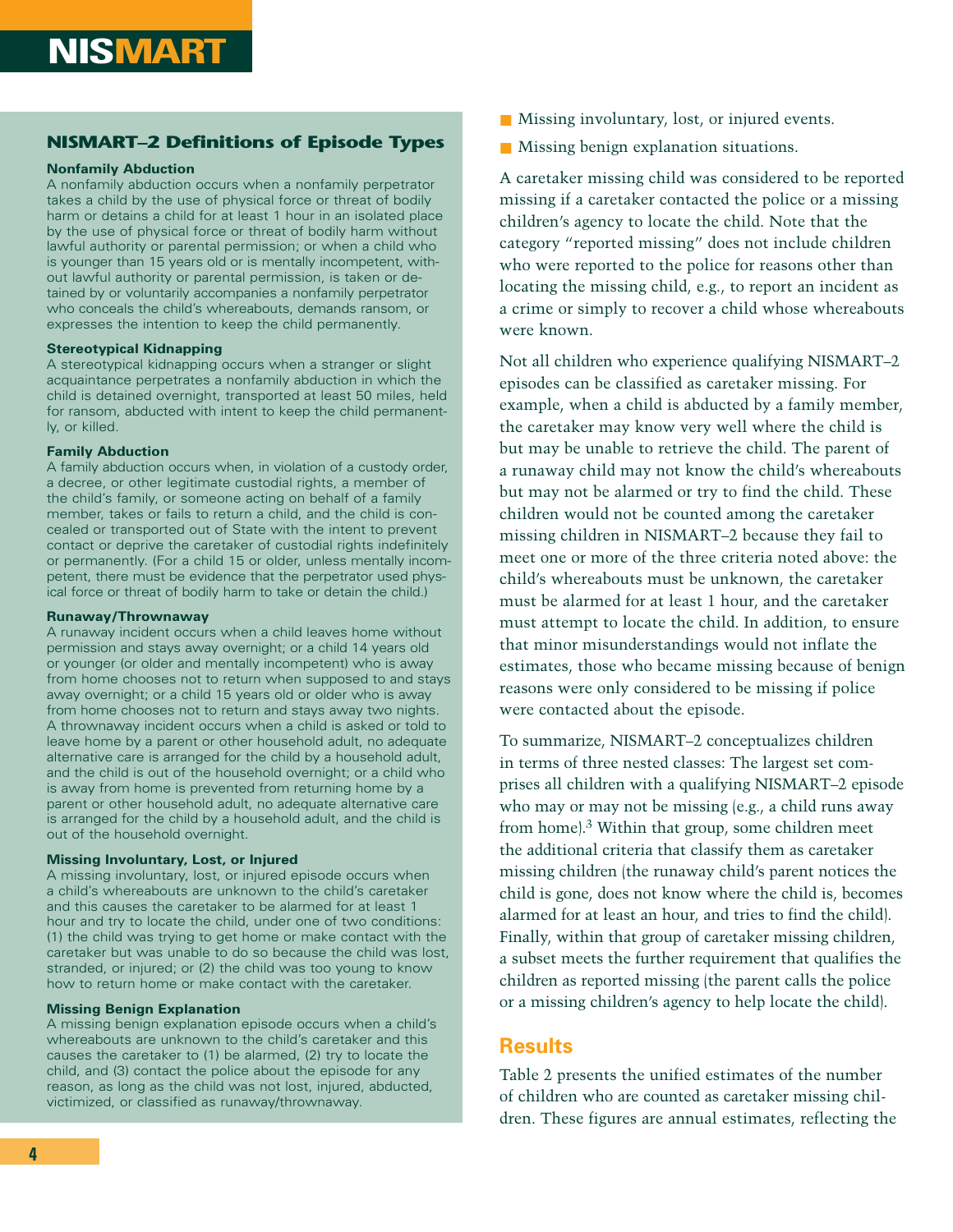#### **NISMART–2 Unified Estimate Methodology**

Information from all four NISMART–2 studies (see descriptions of studies on page 2) was integrated to construct unified estimates of the number of missing children. Two key principles guided this integration:

**Principle 1:** To combine episode information within a survey, each sampled child could only be counted once in the unified estimate.

**Principle 2:** To unify episode information across surveys, a given subgroup of children could be represented by information from one survey only.

Beginning with the information from the Household Survey of Adult Caretakers, children who qualified as missing on the basis of any countable episode *other than* a stereotypical kidnapping were entered into the unified estimate. In accordance with the first principle above, children who were missing on different occasions, because of multiple episodes, were only counted once in the unified estimate. In accordance with the second principle, those with stereotypical kidnappings were excluded at this point, because the Law Enforcement Study data were used to represent these children.

Next, Household Survey children not yet included in the unified estimate were added to it if their responses to the Household Survey of Youth showed that they met the criteria for a missing child. Again, children who were missing solely because of a stereotypical kidnapping were *not* added at this point and children who were missing in multiple qualifying episodes were only added once.

At the third stage, the runaways from institutions who were identified in the Juvenile Facilities Study were added, but only if they did not also run away from a household during the study year. This restriction was necessary because runaways from households were already represented in the Household Survey data.

Finally, children who were missing because of stereotypical kidnappings were added from the Law Enforcement Study data. The Law Enforcement Study was used as the data source for this rare subset of nonfamily abducted children because no reliable estimate could be developed from the Household Surveys.

A more detailed description of the unified estimate methodology is provided in OJJDP's forthcoming *Unified Estimate Methodology Technical Report.*

number of children who became missing at some time during the study year. The sidebar on this page explains how the estimates were derived.

The total number of children who were missing from their caretakers in 1999, including children who were reported missing and those who were not, is estimated to be 1,315,600. Because this estimate is based on samples, sampling error qualifies its statistical precision. The 95-percent confidence interval indicates that if the study were to be repeated with the same methodology 100 times, 95 of the replications would produce an estimate between 1,131,100 and 1,500,100. The total estimate of a little more than 1.3 million reflects an annual rate of 18.8 children per 1,000 in the general population of children

#### **Table 2: Unified Estimates of Caretaker Missing Children and Reported Missing Children**

| Category                                                                     | <b>Estimated Total</b><br>(95% Confidence Interval)*             | Rate per 1,000 in U.S.<br><b>Child Population</b><br>(95% Confidence Interval)* |
|------------------------------------------------------------------------------|------------------------------------------------------------------|---------------------------------------------------------------------------------|
| Caretaker missing<br>children <sup>†</sup><br>(reported and<br>not reported) | 1,315,600<br>$(1, 131, 100 - 1, 500, 100)$                       | 18.8<br>$(16.1 - 21.4)$                                                         |
| Reported missing<br>children <sup>†</sup>                                    | 797,500<br>$(645.400 - 949.500)$                                 | 11.4<br>$(9.2 - 13.5)$                                                          |
| Note: All estimates are rounded to the nearest 100.                          | * The 95-percent confidence interval indicates that if the study | Caratakar                                                                       |

were repeated 100 times, 95 of the replications would produce estimates within the ranges noted.

<sup>†</sup> Child's whereabouts were unknown, caretaker was alarmed and tried to locate the child.

‡ Reported to police or a missing children's agency for purposes of locating the child.

The diagram illustrates the proportional relationship between the total number of caretaker missing children and the subset of children who were reported missing.



nationwide.4 The number of missing children who were reported missing in 1999 (i.e., reported to police or missing children's agencies in order to locate them)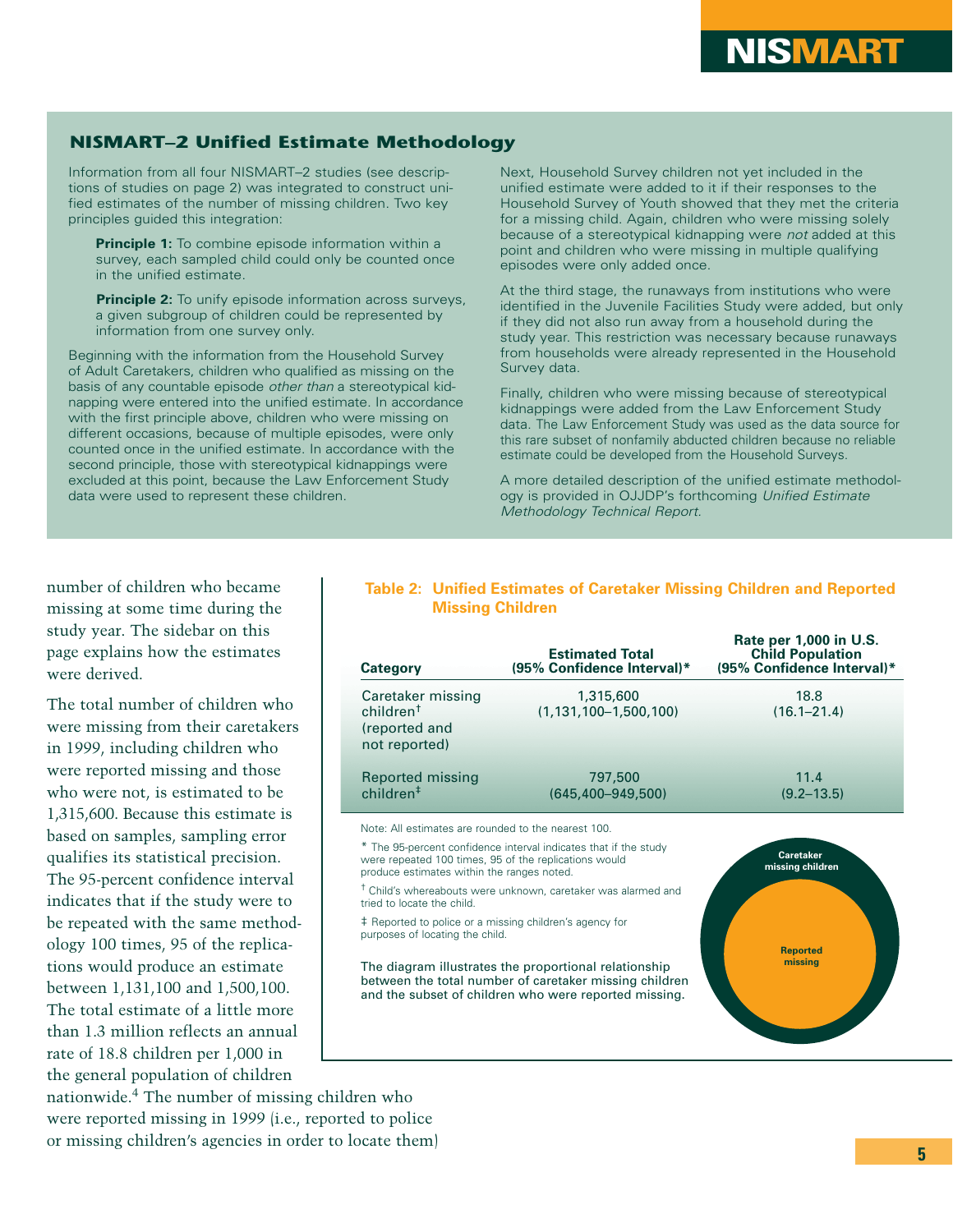## **NISMART**

was estimated to be 797,500, which is equivalent to a rate of 11.4 children per 1,000 in the U.S. population. Children reported missing to police and other missing children's agencies represent 61 percent of all children classified as caretaker missing. The diagram accompanying table 2 illustrates the fact that children who were reported missing are a subset of the caretaker missing children.

In considering these estimates, it is important to recognize that nearly all of the caretaker missing children (1,312,800 or 99.8 percent) were returned home alive or located by the time the study data were collected. Only a fraction of a percent (0.2 percent or 2,500) of all caretaker missing children had not returned home or been located, and the vast majority of these were runaways from institutions who had been identified through the Juvenile Facilities Study.<sup>5</sup> (Details on episode outcomes—whether the child was returned home alive or

located—are presented in the NISMART–2 episodespecific Bulletins.)

#### **Estimates by Type of Episode**

Table 3 reports the reasons children became missing. Data are shown for all caretaker missing children and for those who were reported missing.

Of all caretaker missing children, nearly one-half (48 percent) were missing because of a runaway/thrownaway episode. More than one-fourth (28 percent) became missing as a result of benign explanation circumstances (miscommunications or misunderstandings between child and caretaker). Children who were missing because they became lost or injured accounted for 15 percent of all caretaker missing children. Less than one-tenth (9 percent) of caretaker missing children were abducted by family members, and only 3 percent were abducted by nonfamily perpetrators.

| <b>Episode Type</b>                      | <b>Estimated Total*</b> | 95% Confidence<br>Interval <sup>t</sup>        | Percent*          | Rate per 1,000<br>Children in U.S.<br><b>Population</b><br>$(N = 70, 172, 700)$ |
|------------------------------------------|-------------------------|------------------------------------------------|-------------------|---------------------------------------------------------------------------------|
|                                          |                         | Caretaker Missing Children ( $n = 1,315,600$ ) |                   |                                                                                 |
| Nonfamily abduction <sup>#</sup>         | $33,000^{\frac{5}{3}}$  | $(2,000 - 64,000)$                             | 3 <sup>§</sup>    | 0.47 <sup>5</sup>                                                               |
| Family abduction                         | 117,200                 | $(79,000 - 155,400)$                           | 9                 | 1.67                                                                            |
| Runaway/thrownaway                       | 628,900                 | $(481,000 - 776,900)$                          | 48                | 8.96                                                                            |
| Missing involuntary, lost,<br>or injured | 198,300                 | $(124,800 - 271,800)$                          | 15                | 2.83                                                                            |
| Missing benign explanation               | 374,700                 | $(289,900 - 459,500)$                          | 28                | 5.34                                                                            |
|                                          |                         | Reported Missing Children ( $n = 797,500$ )    |                   |                                                                                 |
| Nonfamily abduction <sup>#</sup>         | $12,100^{\frac{5}{3}}$  | $(<100-31,000)$                                | $2^{\frac{5}{3}}$ | 0.17 <sup>5</sup>                                                               |
| <b>Family abduction</b>                  | 56,500                  | $(22,600 - 90,400)$                            | 7                 | 0.81                                                                            |
| Runaway/thrownaway                       | 357,600                 | $(238,000 - 477,200)$                          | 45                | 5.10                                                                            |
| Missing involuntary, lost,<br>or injured | 61,900                  | $(19,700 - 104,100)$                           | 8                 | 0.88                                                                            |
| Missing benign explanation               | 340,500                 | $(256,000-425,000)$                            | 43                | 4.85                                                                            |

#### **Table 3: Reasons Children Became Missing**

Note: All estimates are rounded to the nearest 100.

\* Estimates sum to more than the total of 1,315,600, and percents sum to more than 100, because children who had multiple episodes are included in every row that applies to them.

<sup>†</sup> The 95-percent confidence interval indicates that, if the study were repeated 100 times, 95 of the replications would produce estimates within the ranges noted.

‡ Nonfamily abduction includes stereotypical kidnapping.

§ Estimate is based on an extremely small sample of cases; therefore, its precision and confidence interval are unreliable.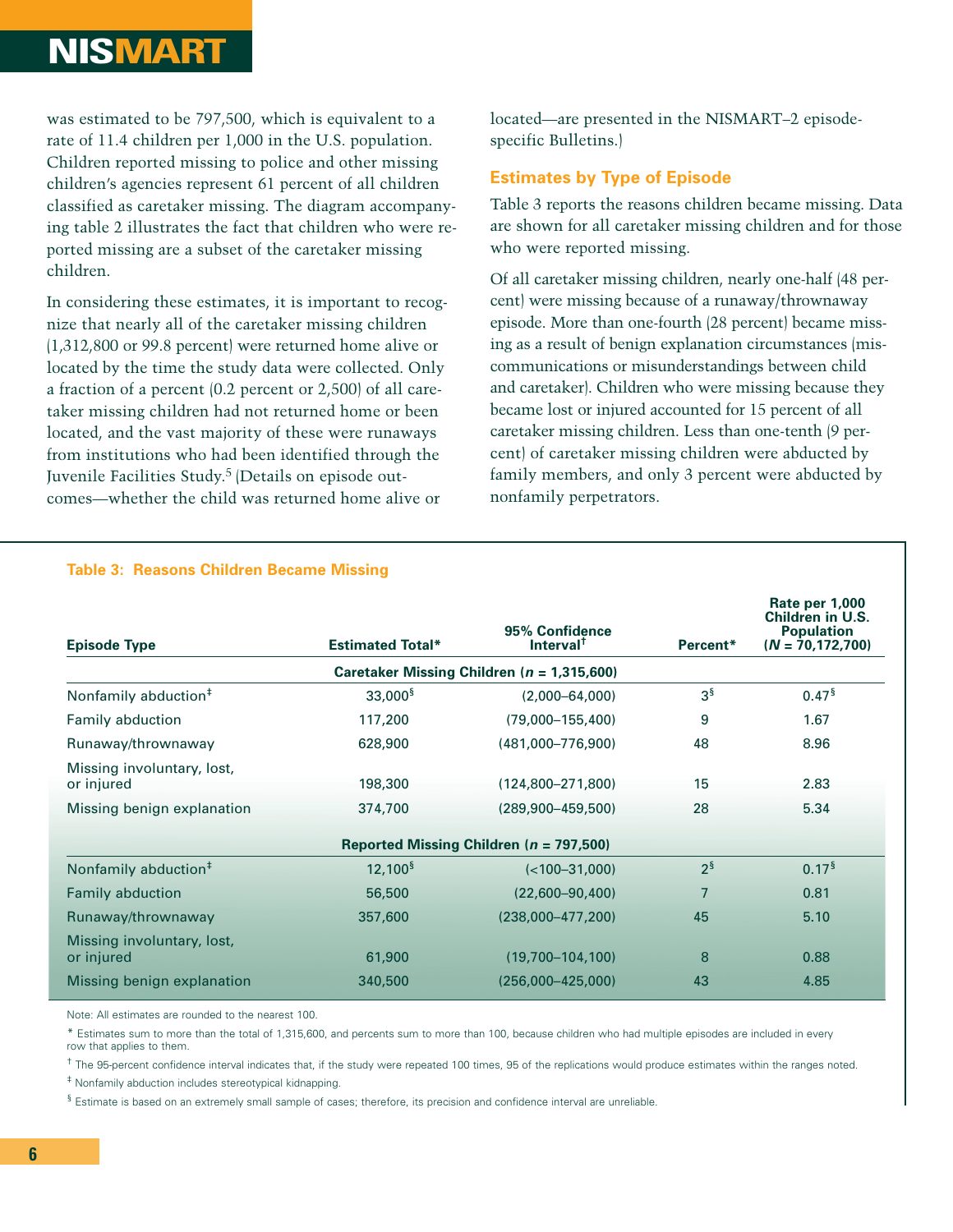A somewhat different picture emerges from the estimates of children who were reported missing to police or missing children's agencies. Although runaway/ thrownaway children reflect a substantial minority of reported missing children (45 percent), nearly as many children (43 percent) became missing because of benign reasons. Comparable percentages of reported missing children were missing because they were lost or injured (8 percent) and because they had been abducted by a family member (7 percent). Only a small percentage were missing because of a nonfamily abduction (2 percent).

**Stereotypical kidnappings.** In table 3, the estimates for nonfamily abducted children include primarily crimes involving a modest amount of forced movement or detention that correspond with the way in which abduction is legally defined in most State statutes. Such abductions are rare enough that the estimates of the number of caretaker missing and reported missing children abducted by

a nonfamily perpetrator are not very reliable and have very large confidence intervals. Stereotypical kidnappings are the particular type of nonfamily abduction that receives the most media attention and involves a stranger or slight acquaintance who detains the child overnight, transports the child at least 50 miles, holds the child for ransom, abducts the child with intent to keep the child permanently, or kills the child. They represent an extremely small portion of all missing children. (The Law Enforcement Study found that an estimated 115 of the nonfamily abducted children were victims of stereotypical kidnappings and that 90 of these qualified as reported missing.)6

**Multiple episodes.** In table 3, children who had multiple types of episodes are included in every row that applies to them. Of the 1,315,600 caretaker missing

children, 36,500 (3 percent) experienced more than one type of episode during the year. All of these multipleepisode children experienced a runaway/thrownaway episode and one other type of episode (missing benign explanation for 86 percent of the children, family abduction for 8 percent, and missing involuntary, lost, or injured for 5 percent). Of the estimated 797,500 reported missing children, 31,100 (4 percent) experienced multiple types of episodes. Every reported missing child with multiple episodes experienced a runaway/thrownaway episode and a missing benign explanation episode.

#### **Estimates by Age, Gender, and Race/Ethnicity**

Tables 4–6 show the demographic characteristics of missing children. The tables show distributions by age, gender, and race/ethnicity for caretaker missing children and for children who were reported missing to police or missing children's agencies. The tables also include demographic distributions for all children in the U.S.

| Age          | <b>Estimated</b><br><b>Total</b> | 95%<br><b>Confidence</b><br>Interval* | <b>Percent</b> | 95%<br><b>Confidence</b><br>Interval* | <b>Percent of</b><br><b>U.S. Child</b><br><b>Population</b><br>$(N = 70, 172, 700)$ |
|--------------|----------------------------------|---------------------------------------|----------------|---------------------------------------|-------------------------------------------------------------------------------------|
|              |                                  | <b>Caretaker Missing Children</b>     |                |                                       |                                                                                     |
| $0 - 5$      | 138,200                          | $(89,600 - 186,700)$                  | 11             | $(7-14)$                              | 33                                                                                  |
| $6 - 11$     | 175,300                          | $(117, 100 - 233, 600)$               | 13             | $(9 - 17)$                            | 34                                                                                  |
| $12 - 14$    | 402,400                          | (292,400-512,500)                     | 31             | $(23 - 38)$                           | 17                                                                                  |
| $15 - 17$    | 596,900                          | $(476, 700 - 717, 100)$               | 45             | $(38 - 53)$                           | 17                                                                                  |
| Total        | 1,315,600                        | $(1, 131, 100 - 1, 500, 100)$         | 100            |                                       | 100                                                                                 |
|              |                                  | <b>Reported Missing Children</b>      |                |                                       |                                                                                     |
| $0 - 5$      | 96,500                           | $(48,400 - 144,700)$                  | 12             | $(7 - 17)$                            | 33                                                                                  |
| $6 - 11$     | 113,400                          | $(61,500-165,300)$                    | 14             | $(8 - 20)$                            | 34                                                                                  |
| $12 - 14$    | 235,500                          | $(161, 300 - 309, 700)$               | 30             | $(19 - 40)$                           | 17                                                                                  |
| $15 - 17$    | 349,300                          | $(253.600 - 444.900)$                 | 44             | $(35 - 53)$                           | 17                                                                                  |
| <b>Total</b> | 797,500                          | $(645, 400 - 949, 500)$               | 100            |                                       | 100                                                                                 |

**Table 4: Ages of Missing Children**

Note: All estimates are rounded to the nearest 100. Percents may not sum to 100 because of rounding.

\* The 95-percent confidence interval indicates that if the study were repeated 100 times, 95 of the replications would produce estimates within the ranges noted.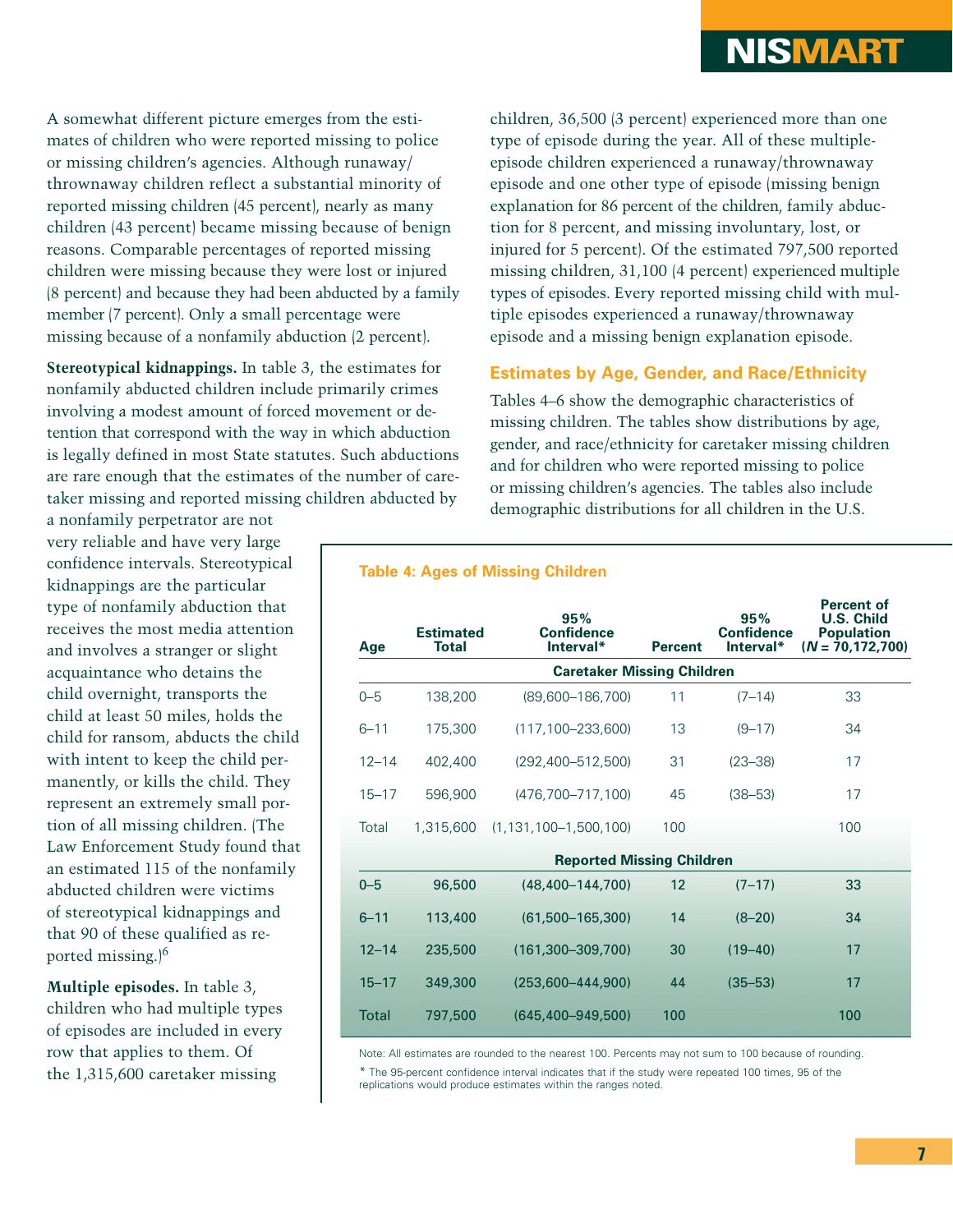## **NISMART**

population, providing a basis for assessing the relative level of risk of becoming caretaker missing (and being reported missing) for children in each demographic group.

**Age.** As shown in table 4, the great majority of missing children were older teenagers (ages 15–17) and young adolescents (ages 12–14). Together, these age groups accounted for about three-fourths of caretaker missing children. The age distribution of reported missing children mirrors that of caretaker missing children. The table also shows that, for nearly all age levels, the percentage in the U.S. child population falls well outside of the 95-percent confidence interval for the study. This means that children age 12 and older had a risk of becoming caretaker missing (and of being reported missing) that was significantly higher than would be expected on the basis of their representation in the U.S. child population, whereas the risk for younger children was significantly lower than would be expected.

**Gender.** Table 5 shows that, although boys appear to be somewhat overrepresented among caretaker missing and reported missing children, the U.S. child population percentages fall within the 95-percent confidence intervals. This means that the gender distribution for missing

children is not significantly different from the distribution for the U.S. child population.

**Race/ethnicity.** White children had a significantly lower risk of being caretaker missing and reported missing than one would expect based on their representation in the overall U.S. child population. Although the percentages of minority children among missing children appear slightly higher than their percentages in the U.S. child population, no single group of minority children had a significantly higher risk of becoming missing.

#### **Children Not Classified as Missing**

The earlier discussion under "Conceptualizing the Missing Child Problem" notes that children counted as "caretaker missing" or "reported missing" in NISMART–2 were not the only children to experience episodes of interest to the study. Some children experienced nonfamily or family abduction episodes or runaway/thrownaway episodes but were neither missing from their caretakers nor reported missing to authorities. Examples include children who ran away to the homes of relatives or friends, causing their caretakers little or no concern; children who were held by family members in known locations (e.g., an ex-spouse's home);

#### **Table 5: Gender of Missing Children**

| Gender      | <b>Estimated</b><br>Total | 95%<br><b>Confidence</b><br>Interval* | <b>Percent</b> | 95%<br><b>Confidence</b><br>Interval* | <b>Percent of</b><br><b>U.S. Child</b><br><b>Population</b><br>$(N = 70, 172, 700)$ |
|-------------|---------------------------|---------------------------------------|----------------|---------------------------------------|-------------------------------------------------------------------------------------|
|             |                           | <b>Caretaker Missing Children</b>     |                |                                       |                                                                                     |
| Male        | 754,500                   | (604,200–904,800)                     | 57             | $(51 - 64)$                           | 51                                                                                  |
| Female      | 561,100                   | (459,000-663,200)                     | 43             | $(36 - 49)$                           | 49                                                                                  |
| Total       | 1,315,600                 | $(1, 131, 100 - 1, 500, 100)$         | 100            |                                       | 100                                                                                 |
|             |                           | <b>Reported Missing Children</b>      |                |                                       |                                                                                     |
| <b>Male</b> | 409,400                   | $(290.400 - 528.400)$                 | 51             | $(42 - 61)$                           | 51                                                                                  |
| Female      | 388,000                   | (296.900–479.200)                     | 49             | $(39 - 58)$                           | 49                                                                                  |
| Total       | 797,500                   | $(645, 400 - 949, 500)$               | 100            |                                       | 100                                                                                 |

Note: All estimates are rounded to the nearest 100. Percents may not sum to 100 because of rounding. \* The 95-percent confidence interval indicates that if the study were repeated 100 times, 95 of the replications would produce estimates within the ranges noted.

and children who were abducted by nonfamily perpetrators but released before anyone noticed that they were missing. These children experienced episodes but were not counted as missing children.

For each of the five types of episodes, table 7 shows the total number of children who experienced an episode, the percentage who were classified as caretaker missing, and the percentage who were classified as reported missing. As the table shows, all children who experienced missing involuntary, lost, or injured episodes and missing benign explanation episodes were classified as caretaker missing; this is because such episodes involve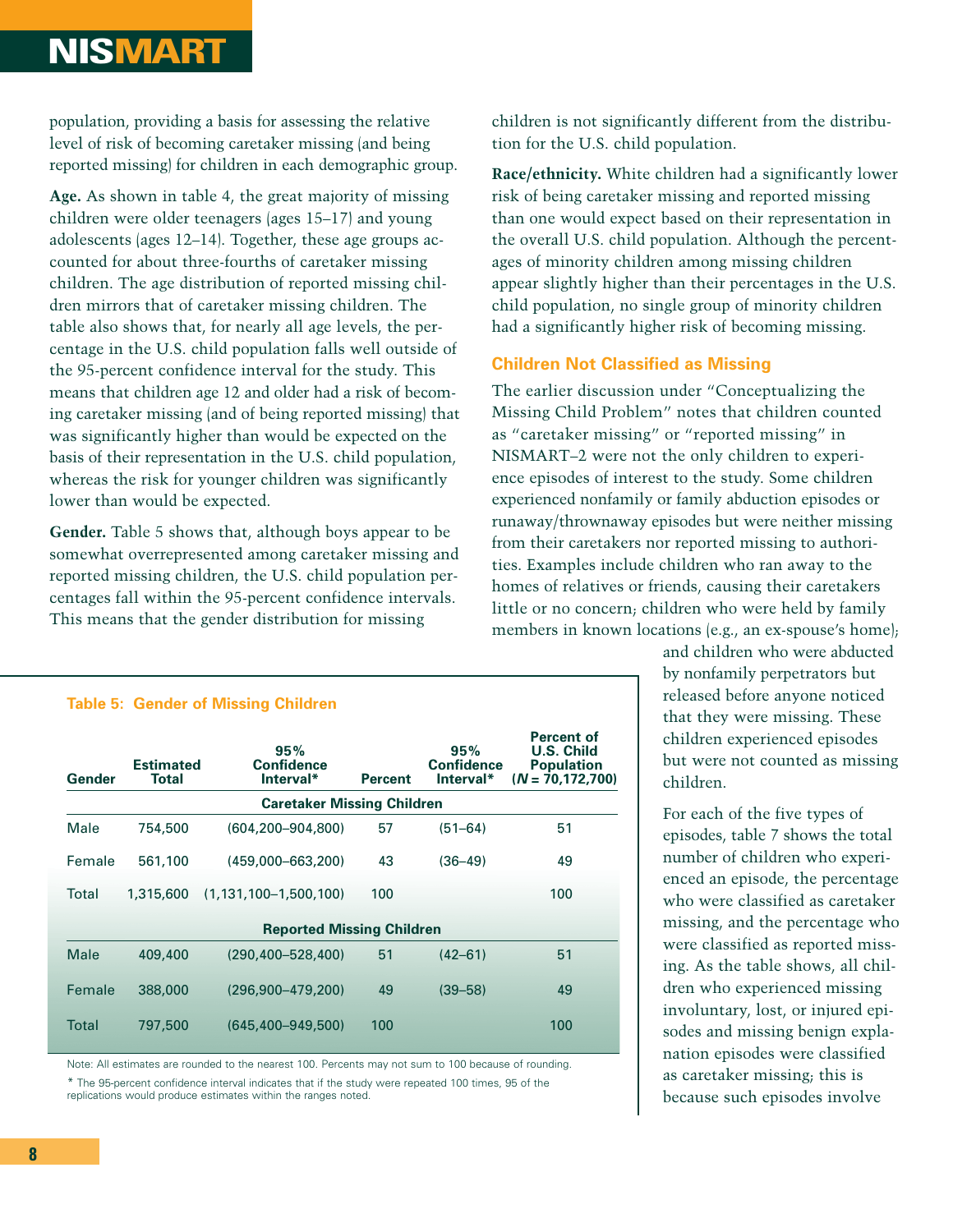a missing child by definition. Only a little more than half of the children who experienced family and nonfamily abductions and 37 percent of those who experienced runaway/thrownaway episodes, however, were included in NISMART estimates of caretaker missing children. For all types of episodes except missing benign explanation, between onefifth and one-third of children experiencing episodes were reported missing. (Benign explanation episodes, by definition, involve police contact. The percentage of children reported missing for this type of episode is 91 percent, not 100 percent, because some cases were reported to the police for reasons other than locating the child.)

#### **Summary**

By unifying information across four studies, NISMART–2 provides, for the first time, annual estimates of the number of missing children. In 1999, an estimated 1,315,600 children met the criteria for being classified as caretaker missing, i.e., their caretakers did not know their whereabouts and were alarmed for at least 1 hour while trying to locate them.

**Table 6: Race/Ethnicity of Missing Children**

| Race/<br><b>Ethnicity</b> | <b>Estimated</b><br><b>Total</b> | 95%<br><b>Confidence</b><br>Interval* | <b>Percent</b> | 95%<br><b>Confidence</b><br>Interval* | <b>Percent of</b><br><b>U.S. Child</b><br><b>Population</b><br>$(N = 70, 172, 700)$ |
|---------------------------|----------------------------------|---------------------------------------|----------------|---------------------------------------|-------------------------------------------------------------------------------------|
|                           |                                  | <b>Caretaker Missing Children</b>     |                |                                       |                                                                                     |
| White.<br>non-Hispanic    | 752,300                          | $(624,800 - 879,700)$                 | 57             | $(51 - 63)$                           | 65                                                                                  |
| Black,<br>non-Hispanic    | 215,000                          | $(140, 100 - 289, 900)$               | 16             | $(11 - 22)$                           | 15                                                                                  |
| Hispanic                  | 234,500                          | $(149, 100 - 319, 800)$               | 18             | $(12 - 24)$                           | 16                                                                                  |
| Other                     | 107,200                          | $(50, 400 - 164, 000)$                | 8              | $(4-12)$                              | 5                                                                                   |
| No information            | $6,700^{\dagger}$                | $(<100-15,000)$                       | $1^{\dagger}$  | $(<1-1)$                              |                                                                                     |
| <b>Total</b>              |                                  | 1,315,600 (1,131,100-1,500,100)       | 100            |                                       | 100                                                                                 |
|                           |                                  | <b>Reported Missing Children</b>      |                |                                       |                                                                                     |
| White,<br>non-Hispanic    | 428,800                          | $(331,500 - 526,100)$                 | 54             | $(46 - 62)$                           | 65                                                                                  |
| Black,<br>non-Hispanic    | 149,700                          | $(90, 100 - 209, 400)$                | 19             | $(12 - 26)$                           | 15                                                                                  |
| Hispanic                  | 163,900                          | $(88,900 - 238,900)$                  | 21             | $(13 - 29)$                           | 16                                                                                  |
| Other                     | 52,100                           | $(19,000 - 85,200)$                   | $\overline{7}$ | $(3 - 10)$                            | 5                                                                                   |
| No information            | $3,000^{\dagger}$                | $(<100-6,900)$                        | $\leq 1^{+}$   | $(<1-1)$                              |                                                                                     |
| <b>Total</b>              | 797,500                          | $(645.400 - 949.500)$                 | 100            |                                       | 100                                                                                 |

Note: All estimates are rounded to the nearest 100. Percents may not sum to 100 because of rounding.

\* The 95-percent confidence interval indicates that, if the study were repeated 100 times, 95 of the replications would produce estimates within the ranges noted.

<sup>†</sup> Estimate is based on too few sample cases to be reliable.

Among these missing children, an estimated 797,500 met the additional criterion for being classified as reported missing, i.e., the caretaker contacted the police or a missing children's agency to help locate the child.

Only a fraction of 1 percent of the children who were reported missing had not been recovered by the time they entered the NISMART–2 study data. Thus, the study shows that, although the number of caretaker missing children is fairly large and a majority come to the attention of law enforcement or missing children's agencies, all but a very small percentage are recovered fairly quickly.

Most of the caretaker missing children became missing because they ran away (48 percent) or because of benign misunderstandings about where they should be (28 percent). Together, these two reasons accounted for 84 percent of all children who were reported missing. (This estimated combined percentage was carefully developed to count each child only once. Because some children had more than one type of episode, the estimates in table 3 should not be summed.) This is consistent with the fact that about three-fourths of those who were caretaker missing (or reported missing) were young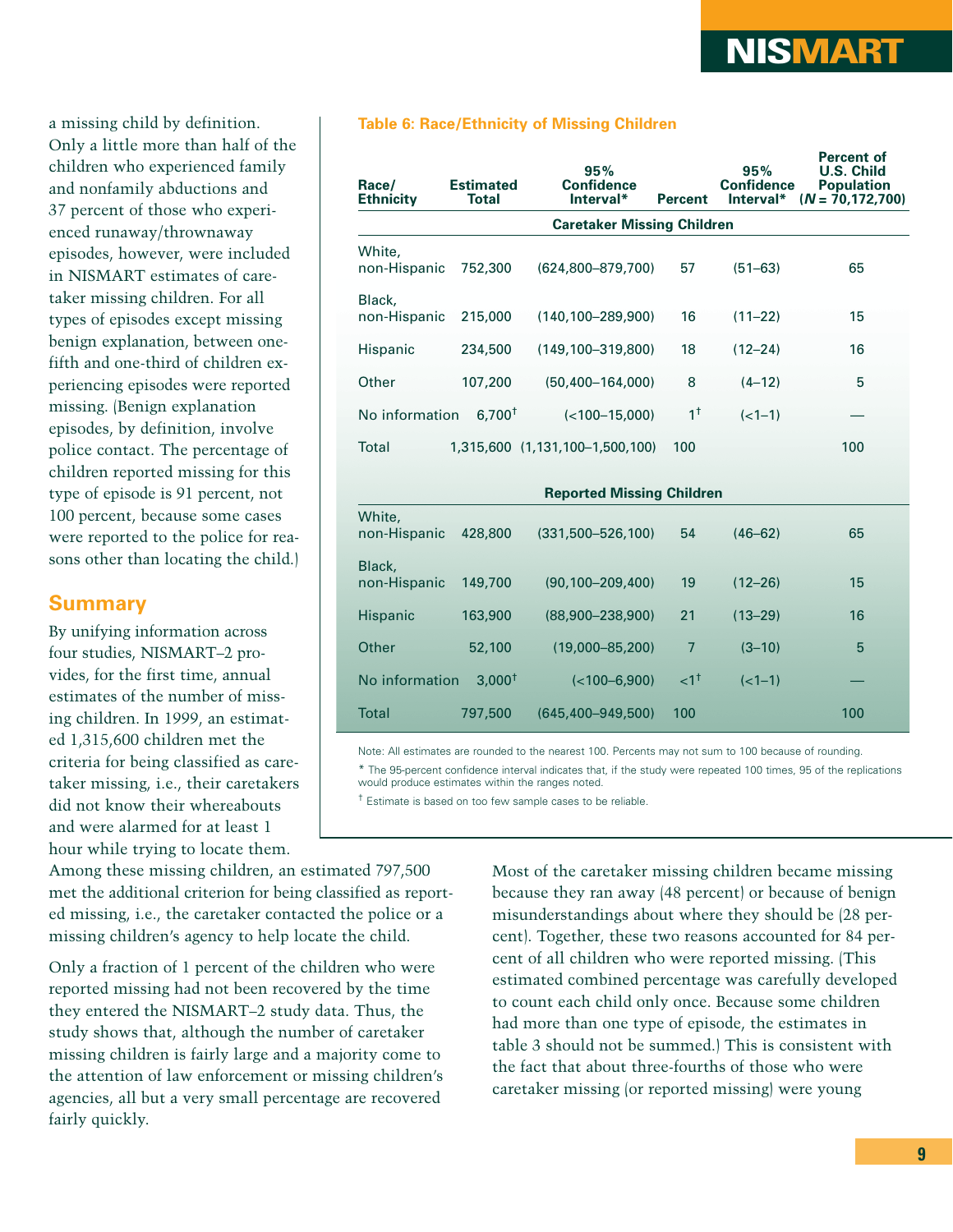#### **Table 7: Estimated Total Number of Children With Episodes and the Percent Who Were Counted as Caretaker Missing and Reported Missing**

| <b>Episode Type</b>                      | <b>Total Number of</b><br><b>Children With</b><br><b>Episodes (Missing</b><br>and Nonmissing) | <b>Percent in Row</b><br><b>Counted as</b><br><b>Caretaker Missing*</b> | <b>Percent in Row</b><br><b>Counted as</b><br>Reported Missing <sup>†</sup> |
|------------------------------------------|-----------------------------------------------------------------------------------------------|-------------------------------------------------------------------------|-----------------------------------------------------------------------------|
| Nonfamily abduction                      | 58,200                                                                                        | 57                                                                      | 21                                                                          |
| <b>Family abduction</b>                  | 203,900                                                                                       | 57                                                                      | 28                                                                          |
| Runaway/thrownaway                       | 1,682,900                                                                                     | 37                                                                      | 21                                                                          |
| Missing involuntary,<br>lost, or injured | 198,300                                                                                       | $100^{\ddagger}$                                                        | 31                                                                          |
| Missing benign<br>explanation            | 374,700                                                                                       | 100 <sup>‡</sup>                                                        | 91                                                                          |

Note: These estimates cannot be added or combined. All estimates are rounded to the nearest 100.

\* Whereabouts unknown to caretaker, caretaker was alarmed and tried to locate child.

<sup>†</sup> Reported to police or a missing children's agency for purposes of locating the child.

‡ By definition, all children with episodes in this category are caretaker missing.

adolescents and teenagers (age 12 and older), an age group with more independent comings and goings than younger children and more conflicts with parents and other caretakers. No significant gender differences were found, but white children were at significantly lower risk of becoming missing.

Contrary to the common assumption that abduction is a principal reason why children become missing, the NISMART–2 findings indicate that only a small minority of missing children were abducted, and most of these children were abducted by family members (9 percent of all caretaker missing children). Close to 3 percent of caretaker missing children were abducted by a nonfamily perpetrator; among these, an extremely small number (90) were victims of stereotypical kidnapping.

#### **Conclusion**

The complexity of the concept of a missing child is evident in these data, which show that children become missing because of a wide range of circumstances. This complexity has implications at two levels: finding the individual missing child and developing policies to address the broader problem.

An analogy from the medical domain offers context for understanding the implications at both levels. The symptom of chest pain can arise from many different sources—some relatively minor (indigestion, muscle sprain), some potentially very serious (heart attack, gall bladder attack). Only with a differential diagnosis is it possible to know which specialist to consult and how to address the problem. Similarly, a missing child can indicate a relatively innocuous situation (such as a misunderstanding about where the child should be) or something quite serious (a stereotypical kidnapping). Caretakers and others who are attempting to find an

individual missing child need to know why the child is missing—the type of episode—in order to resolve the crisis. Policymakers who are attempting to address the broader problem of missing children need information about the relative frequency of the different types of episodes in order to develop effective strategies for reducing the problem and design appropriately scaled interventions. Other Bulletins in this series contribute to the policymaking effort by providing details from NISMART–2 about children who experienced each type of episode.

#### **Endnotes**

1. Because of important differences in both definitions and methodology, the NISMART–1 and NISMART–2 data and findings should not be compared directly.

2. The reference dates for some of the NISMART–2 component studies vary because of a delay caused by pending Federal legislation that, had it passed, would have made it impossible to conduct the National Household Survey of Youth, a key component of NISMART–2. In anticipation of a quick resolution, OJJDP decided to proceed with the Law Enforcement Study and the Juvenile Facilities Study because neither involved interviewing youth. Had these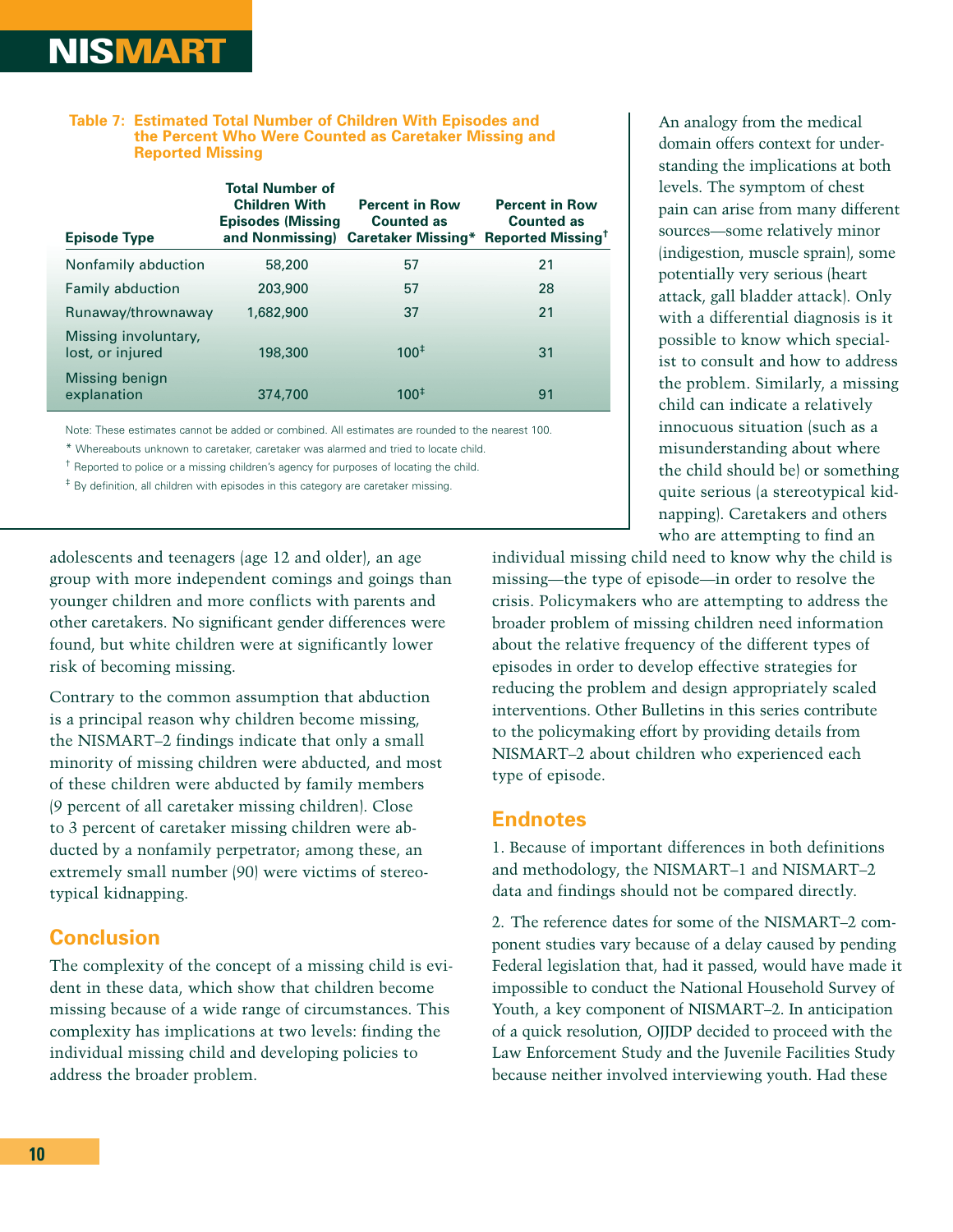1997 studies been postponed until 1999, it is highly unlikely that those estimates would have been statistically different.

3. NISMART–2 Bulletins on each of the episode types will describe the characteristics of all children who experienced these episodes in addition to presenting estimates of those who were counted as missing and reported missing.

4. All information concerning the U.S. child population reflects the average monthly estimate for the population ages 0–17 in 1999, as computed from the U.S. Census Bureau's National Monthly Population Estimates (Monthly Postcensal Resident Population, by Single Year of Age, Sex, Race, and Hispanic Origin, eire.census.gov/popest/archives/national/nat\_90s\_detail/ nat\_90s\_1.php).

5. The category included only 40 missing children who had been stereotypically kidnapped and killed (an estimated 35) or were still missing (approximately 5) at the time of the study interviews. Information about the child's recovery or return was unknown for an estimated 300 children, all of whom were runaways from institutions. Although individual facilities report their runaways to the authorities legally responsible for the youth (e.g., child welfare, juvenile justice, mental health), these authorities sometimes place a recovered child in another facility without notifying the original facility.

6. The Law Enforcement Survey classified stereotypically kidnapped children as reported missing only if the police were notified either by someone who discovered the child was missing or by someone who witnessed the abduction. Even in a stereotypical kidnapping, a child may not be reported missing if no one notices the child's absence or if the discovery of the child's body is the first evidence of the episode.

#### **Reference**

Finkelhor, D., Hotaling, G., and Sedlak, A. 1990. *Missing, Abducted, Runaway, and Thrownaway Children in America. First Report: Numbers and Characteristics National Incidence Studies.* Washington, DC: U.S. Department of Justice, Office of Justice Programs, Office of Juvenile Justice and Delinquency Prevention.

This Bulletin was prepared under grant number 95–MC–CX–K004 from the Office of Juvenile Justice and Delinquency Prevention, U.S. Department of Justice, to Temple University.

*The Office of Juvenile Justice and Delinquency Prevention is a component of the Office of Justice Programs, which also includes the Bureau of Justice Assistance, the Bureau of Justice Statistics, the National Institute of Justice, and the Office for Victims of Crime.*

#### **Acknowledgments**

Andrea J. Sedlak, Ph.D., is Associate Director of Human Services Research at Westat, Inc.; Project Director of the NISMART–2 Unified Estimate, Juvenile Facilities Study, and Law Enforcement Study; and Advisor to the NISMART–2 Household Survey. David Finkelhor, Ph.D., is Professor of Sociology and Director, Crimes against Children Research Center, University of New Hampshire, and Advisor to NISMART–2. Heather Hammer, Ph.D., is a Senior Study Director at the Temple University Institute for Survey Research, Philadelphia, PA, and Principal Investigator of NISMART–2. Dana J. Schultz, M.P.P., is a Policy Analyst at Westat, Inc., Operations Manager of the Juvenile Facilities Study and Law Enforcement Study, and Analyst for the Unified Estimate.

Other contributors include Louise Hanson, M.A.S., Senior Study Director at the Temple University Institute for Survey Research and Director of Data Collection for the NISMART–2 Household Surveys; Michael K. Barr, M.A., Associate Study Director at the Temple University Institute for Survey Research; Lorraine E. Porcellini, M.A., Sampling Department Manager at the Temple University Institute for Survey Research; Richard Ormrod, Ph.D., Research Professor of Geography at the University of New Hampshire Crimes against Children Research Center; G. Hussain Choudhry, Ph.D., Senior Statistician at Westat, Inc.; Svetlana Ryaboy, Statistician at Westat, Inc.; Ying Long, Programmer at Westat, Inc.; Karol P. Krotki, Ph.D., Chief Statistician at NuStats; and Karl Landis, Ph.D.

The authors extend their appreciation to Barbara Allen-Hagen, Senior Social Analyst at OJJDP and NISMART–2 Program Manager, for her support and guidance in every phase of this project. The authors also thank the many individuals who responded to the NISMART–2 surveys for their cooperation and candor.